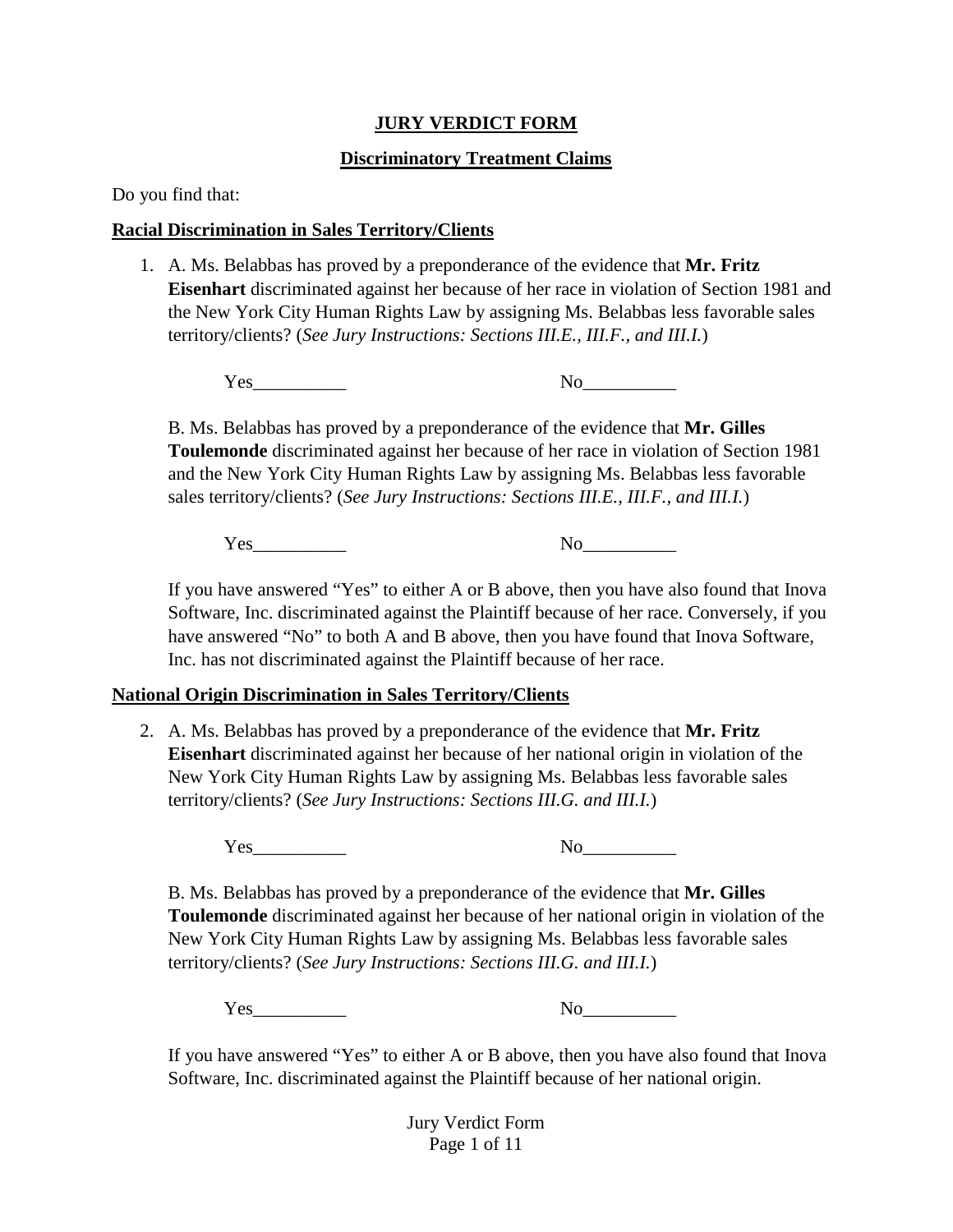Conversely, if you have answered "No" to both A and B above, then you have found that Inova Software, Inc. has not discriminated against the Plaintiff because of her national origin.

# **Gender Discrimination in Sales Territory/Clients**

3. A. Ms. Belabbas has proved by a preponderance of the evidence that **Mr. Fritz Eisenhart** discriminated against her because of her gender in violation of the New York City Human Rights Law by assigning Ms. Belabbas less favorable sales territory/clients? (*See Jury Instructions: Sections III.G. and III.I.*)

Yes\_\_\_\_\_\_\_\_\_\_ No\_\_\_\_\_\_\_\_\_\_

B. Ms. Belabbas has proved by a preponderance of the evidence that **Mr. Gilles Toulemonde** discriminated against her because of her gender in violation of the New York City Human Rights Law by assigning Ms. Belabbas less favorable sales territory/clients? (*See Jury Instructions: Sections III.G. and III.I.*)

Yes No

If you have answered "Yes" to either A or B above, then you have also found that Inova Software, Inc. discriminated against the Plaintiff because of her gender. Conversely, if you have answered "No" to both A and B above, then you have found that Inova Software, Inc. has not discriminated against the Plaintiff because of her gender.

## **Ethnicity Discrimination in Sales Territory/Clients**

4. A. Ms. Belabbas has proved by a preponderance of the evidence that **Mr. Fritz Eisenhart** discriminated against her because of her ethnicity in violation of the New York City Human Rights Law by assigning Ms. Belabbas less favorable sales/clients? (*See Jury Instructions: Sections III.G. and III.I.*)

Yes No

B. Ms. Belabbas has proved by a preponderance of the evidence that **Mr. Gilles Toulemonde** discriminated against her because of her ethnicity in violation of the New York City Human Rights Law by assigning Ms. Belabbas less favorable sales territory/clients? (*See Jury Instructions: Sections III.G. and III.I.*)

Yes\_\_\_\_\_\_\_\_\_\_ No\_\_\_\_\_\_\_\_\_\_

Jury Verdict Form Page 2 of 11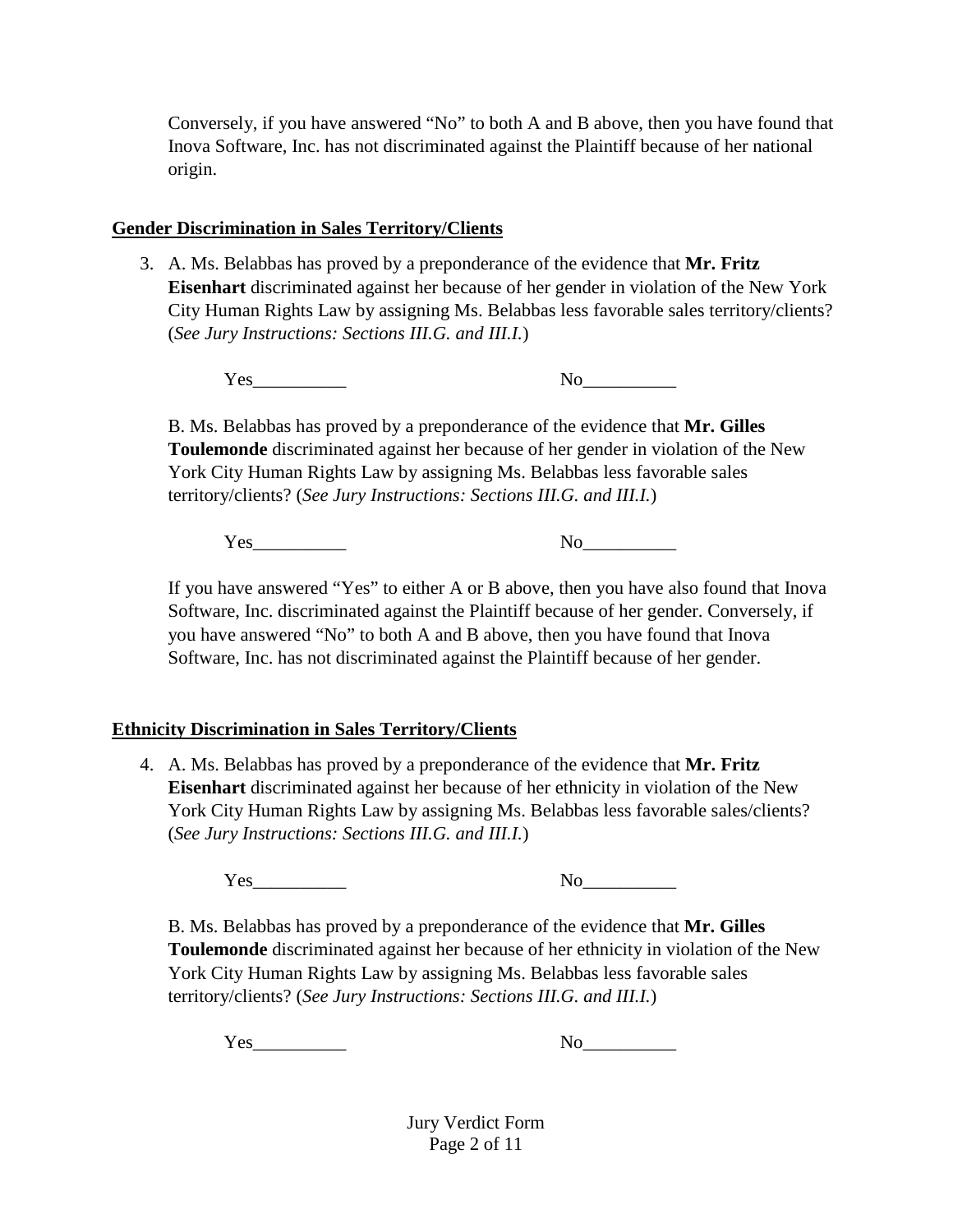If you have answered "Yes" to either A or B above, then you have also found that Inova Software, Inc. discriminated against the Plaintiff because of her ethnicity. Conversely, if you have answered "No" to both A and B above, then you have found that Inova Software, Inc. has not discriminated against the Plaintiff because of her ethnicity.

### **Termination Claims**

Do you find that:

#### **Race Motivated Termination**

5. A. Ms. Belabbas has proved by a preponderance of the evidence that **Mr. Fritz Eisenhart** discriminated against her because of her race in violation of Section 1981 and the New York City Human Rights Law by terminating her employment? (*See Jury Instructions: Sections III.F., III.G., and III.H.*)

 $Yes$  No

B. Ms. Belabbas has proved by a preponderance of the evidence that **Mr. Gilles Toulemonde** discriminated against her because of her race in violation of Section 1981 and the New York City Human Rights Law by terminating her employment? (*See Jury Instructions: Sections III.F., III.G., and III.H.*)

Yes\_\_\_\_\_\_\_\_\_\_ No\_\_\_\_\_\_\_\_\_\_

If you have answered "Yes" to either A or B above, then you have also found that Inova Software, Inc. discriminated against the Plaintiff because of her race. Conversely, if you have answered "No" to both A and B above, then you have found that Inova Software, Inc. has not discriminated against the Plaintiff because of her race.

## **National Origin Motivated Termination**

6. A. Ms. Belabbas has proved by a preponderance of the evidence that **Mr. Fritz Eisenhart** discriminated against her because of her national origin in violation of the New York City Human Rights Law by terminating her employment? (*See Jury Instructions: Sections III.G. and III.H.*)

Yes No

B. Ms. Belabbas has proved by a preponderance of the evidence that **Mr. Gilles Toulemonde** discriminated against her because of her national origin in violation of the New York City Human Rights Law by terminating her employment? (*See Jury Instructions: Sections III.G. and III.H.*)

Yes\_\_\_\_\_\_\_\_\_\_ No\_\_\_\_\_\_\_\_\_\_

Jury Verdict Form Page 3 of 11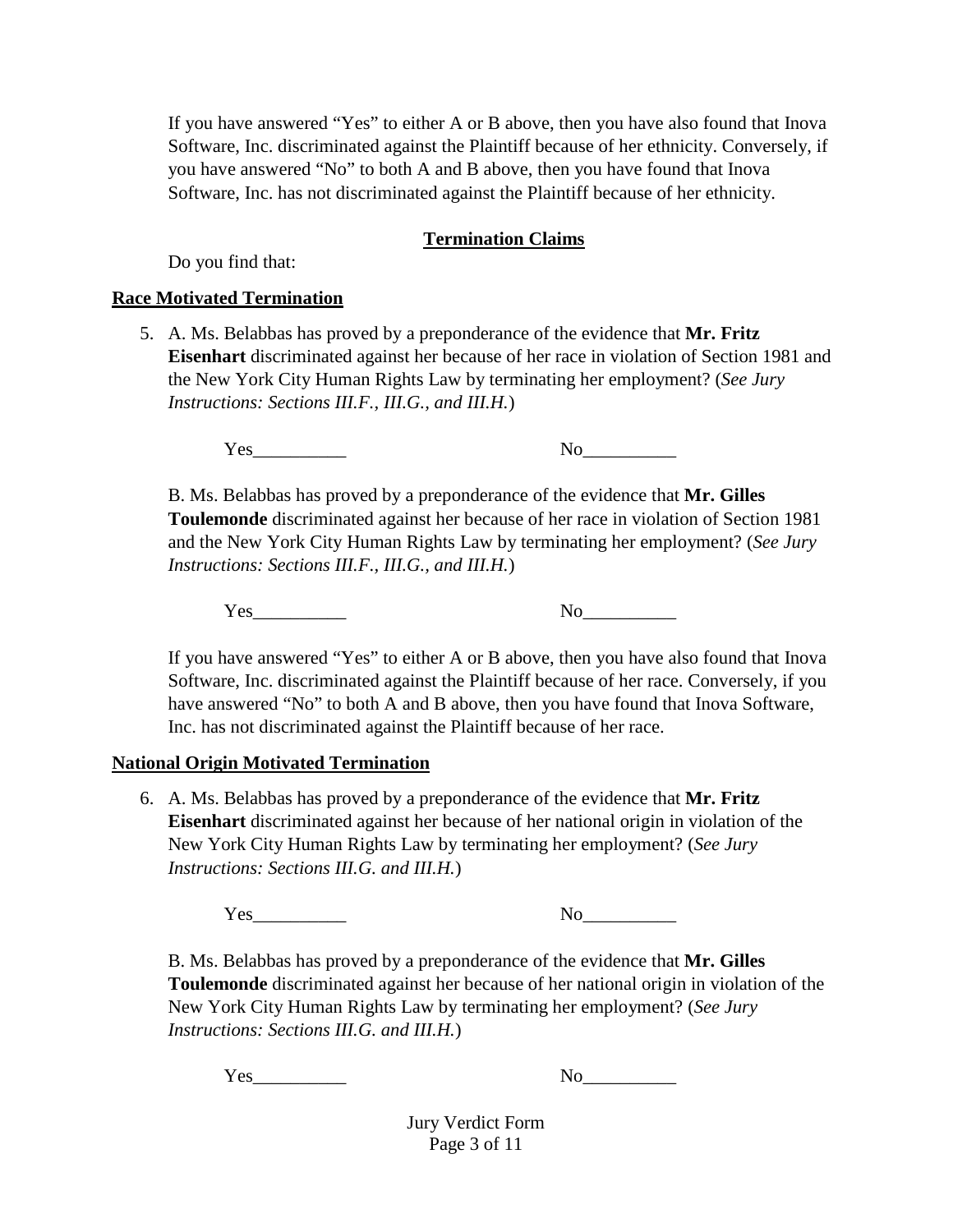If you have answered "Yes" to either A or B above, then you have also found that Inova Software, Inc. discriminated against the Plaintiff because of her national origin. Conversely, if you have answered "No" to both A and B above, then you have found that Inova Software, Inc. has not discriminated against the Plaintiff because of her national origin.

# **Gender Motivated Termination**

7. A. Ms. Belabbas has proved by a preponderance of the evidence that **Mr. Fritz Eisenhart** discriminated against her because of her gender in violation of the New York City Human Rights Law by terminating her employment? (*See Jury Instructions: Sections III.G. and III.H.*)

Yes No

B. Ms. Belabbas has proved by a preponderance of the evidence that **Mr. Gilles Toulemonde** discriminated against her because of her gender in violation of the New York City Human Rights Law by terminating her employment? (*See Jury Instructions: Sections III.G. and III.H.*)

Yes No

If you have answered "Yes" to either A or B above, then you have also found that Inova Software, Inc. discriminated against the Plaintiff because of her gender. Conversely, if you have answered "No" to both A and B above, then you have found that Inova Software, Inc. has not discriminated against the Plaintiff because of her gender.

# **Disability Motivated Termination**

8. A. Ms. Belabbas has proved by a preponderance of the evidence that **Mr. Fritz Eisenhart** discriminated against her because of her disability in violation of the New York City Human Rights Law by terminating her employment? (*See Jury Instructions: Section III.L.*)

Yes No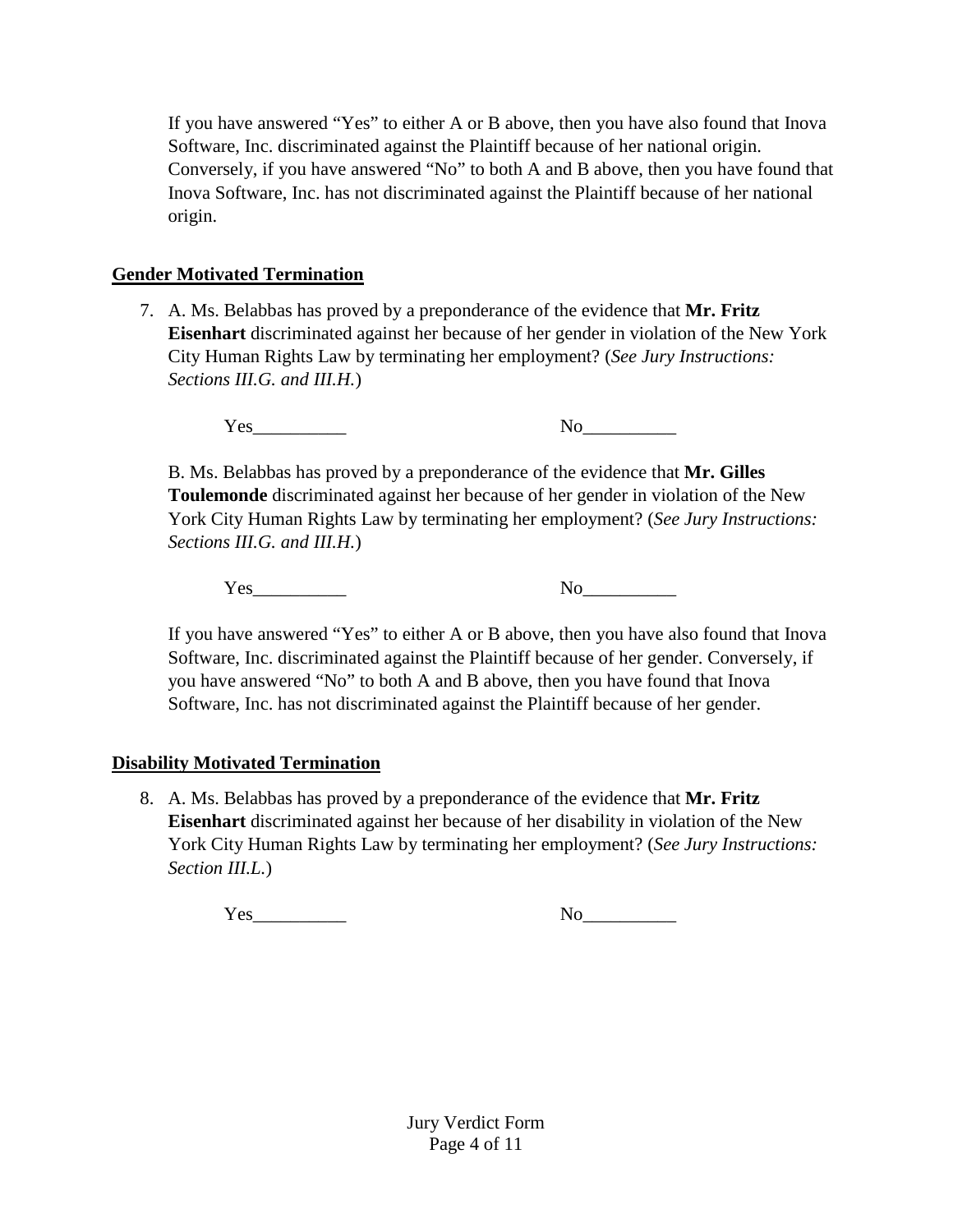B. Ms. Belabbas has proved by a preponderance of the evidence that **Mr. Gilles Toulemonde** discriminated against her because of her disability in violation of the New York City Human Rights Law by terminating her employment? (*See Jury Instructions: Section III.L.*)

Yes No

If you have answered "Yes" to either A or B above, then you have also found that Inova Software, Inc. discriminated against the Plaintiff because of her disability. Conversely, if you have answered "No" to both A and B above, then you have found that Inova Software, Inc. has not discriminated against the Plaintiff because of her disability.

## **Ethnicity Motivated Termination**

9. A. Ms. Belabbas has proved by a preponderance of the evidence that **Mr. Fritz Eisenhart** discriminated against her because of her ethnicity in violation of the New York City Human Rights Law by terminating her employment? (*See Jury Instructions: Sections III.G. and III.H.*)

Yes\_\_\_\_\_\_\_\_\_\_ No\_\_\_\_\_\_\_\_\_\_

B. Ms. Belabbas has proved by a preponderance of the evidence that **Mr. Gilles Toulemonde** discriminated against her because of her ethnicity in violation of the New York City Human Rights Law by terminating her employment? (*See Jury Instructions: Sections III.G. and III.H.*)

Yes No

If you have answered "Yes" to either A or B above, then you have also found that Inova Software, Inc. discriminated against the Plaintiff because of her ethnicity. Conversely, if you have answered "No" to both A and B above, then you have found that Inova Software, Inc. has not discriminated against the Plaintiff because of her ethnicity.

## **Retaliation Claims**

Do you find that:

10. A. Ms. Belabbas has proved by a preponderance of the evidence that **Mr. Fritz Eisenhart** retaliated against her in violation of **Section 1981**? (*See Jury Instructions: Section III.K.*)

Yes\_\_\_\_\_\_\_\_\_\_ No\_\_\_\_\_\_\_\_\_\_

Jury Verdict Form Page 5 of 11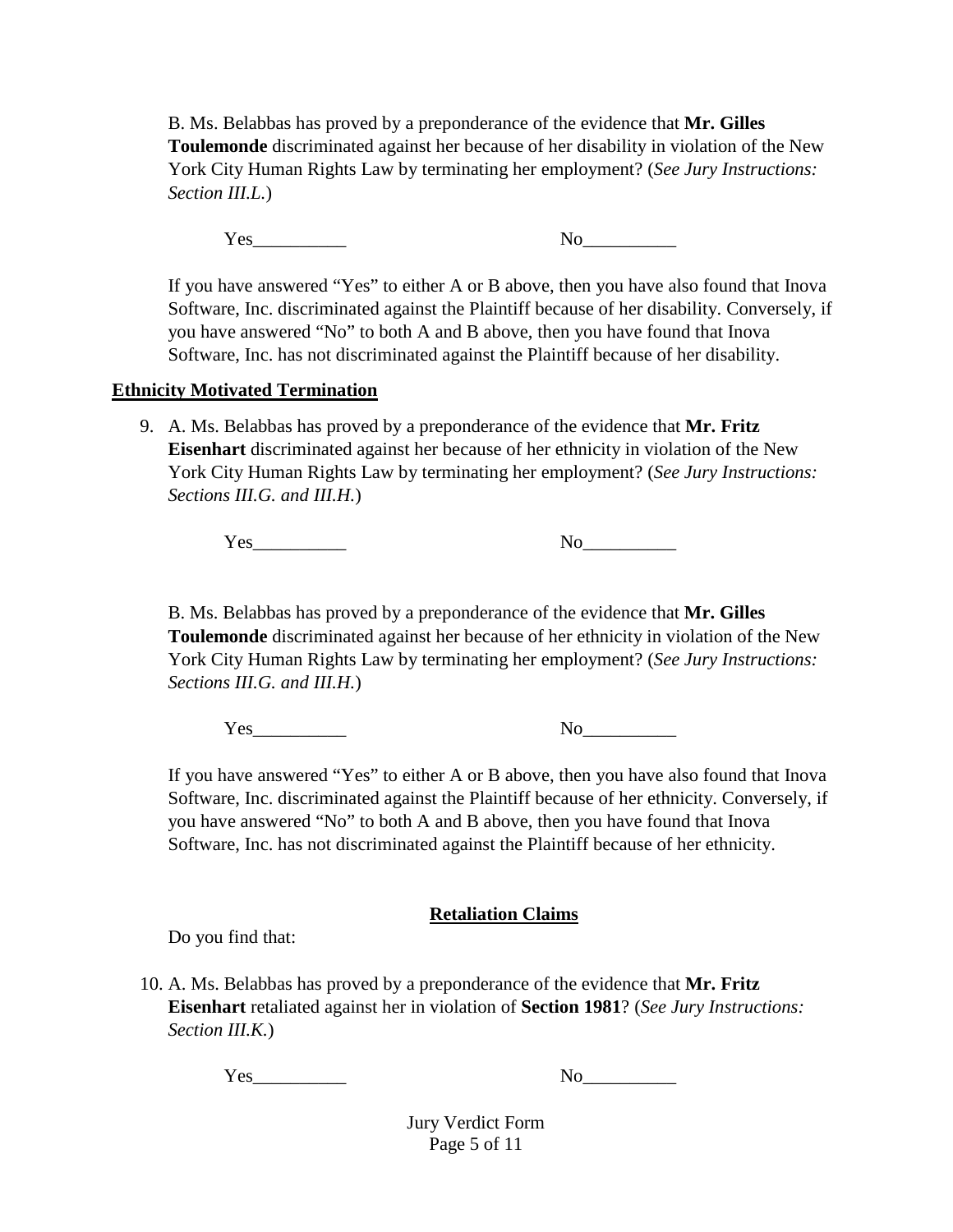B. Ms. Belabbas has proved by a preponderance of the evidence that **Mr. Fritz Eisenhart** retaliated against her in violation of **the New York City Human Rights Law**? (*See Jury Instructions: Section III.K.*)

Yes\_\_\_\_\_\_\_\_\_\_ No\_\_\_\_\_\_\_\_\_\_

C. Ms. Belabbas has proved by a preponderance of the evidence that **Mr. Gilles Toulemonde** retaliated against her in violation of **Section 1981**? (*See Jury Instructions: Section III.K.*)

Yes\_\_\_\_\_\_\_\_\_\_ No\_\_\_\_\_\_\_\_\_\_

D. Ms. Belabbas has proved by a preponderance of the evidence that **Mr. Gilles Toulemonde** retaliated against her in violation of **the New York City Human Rights Law**? (*See Jury Instructions: Section III.K.*)

Yes\_\_\_\_\_\_\_\_\_\_ No\_\_\_\_\_\_\_\_\_\_

If you have answered "Yes" to either A, B, C, or D above, then you have also found that Inova Software, Inc. retaliated against the Plaintiff. Conversely, if you have answered "No" to A, B, C, and D above, then you have found that Inova Software, Inc. has not retaliated against the Plaintiff.

## **Damages**

*If you have answered "Yes" to any of the above Questions 1-10 and subparts, please continue on to Question 11 below. If you have answered "No" to ALL of the above questions, you shall not answer the following questions.*

## **A. Economic Damages**

11. Do you find that Ms. Belabbas has proved by a preponderance of the evidence that she has suffered economic damages because the Defendant(s) discriminated on the basis of her race, gender, national origin, and/or disability, or retaliated against her for protected activity?

Yes\_\_\_\_\_\_\_\_\_\_ No\_\_\_\_\_\_\_\_\_\_

**Back Pay:** (*See Jury Instructions: Section IV.B.*)

12. A. How much money, if any, do you award Ms. Belabbas in back pay damages total?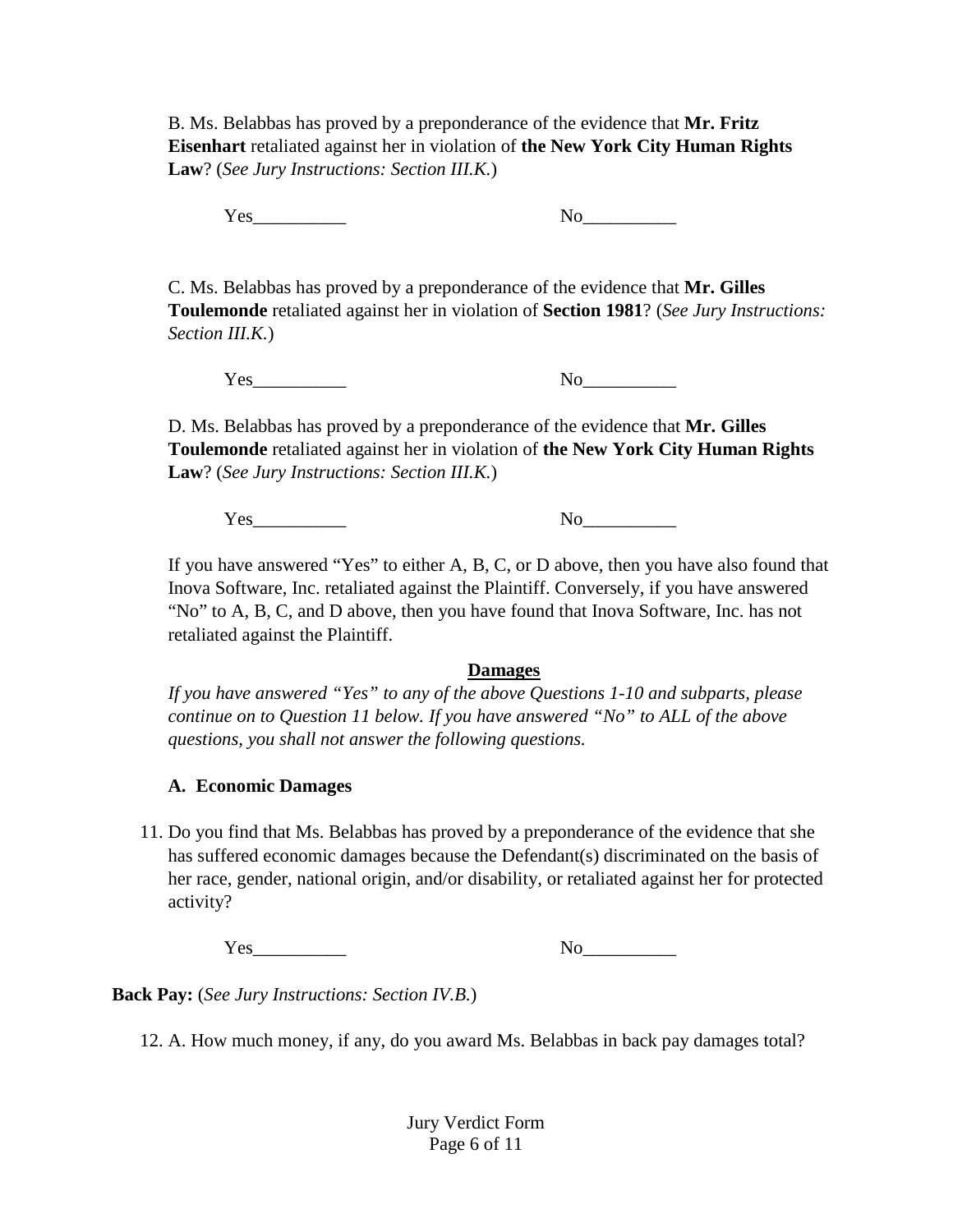$\mathbb{S}$ 

- B. How much money, if any, do you award Ms. Belabbas in back pay damages for Defendant(s) decision to assign her a less favorable sales territory and/or clients?
	- $\frac{\sqrt{2}}{2}$
- C. How much money, if any, do you award Ms. Belabbas in back pay damages for Defendants' decision to terminate her employment?

 $\mathbb{S}$ 

- D. How much of the back pay damages should be paid by **Mr. Eisenhart**?
	- $\circ$
- E. How much of the back pay damages should be paid by **Mr. Toulemonde**?
	- $\frac{1}{2}$
- F. How much of the back pay damages should be paid by **Inova Software, Inc.**?
	- $\circ$
- G. If damages were awarded in response to Question 12.A.-F., are any of those damages duplicative of the damages, if any, awarded in response to any other verdict question? (*See Jury Instructions: Section IV.G.*)

Yes\_\_\_\_\_\_\_\_\_\_ No\_\_\_\_\_\_\_\_\_\_

H. What damages, if any, were duplicated in these calculations, and as responses to which categories?

\_\_\_\_\_\_\_\_\_\_\_\_\_\_\_\_\_\_\_\_\_\_\_\_\_\_\_\_\_\_\_\_\_\_\_\_\_\_\_\_\_\_\_\_\_\_\_\_\_\_\_\_\_\_\_\_\_\_\_\_\_\_\_\_\_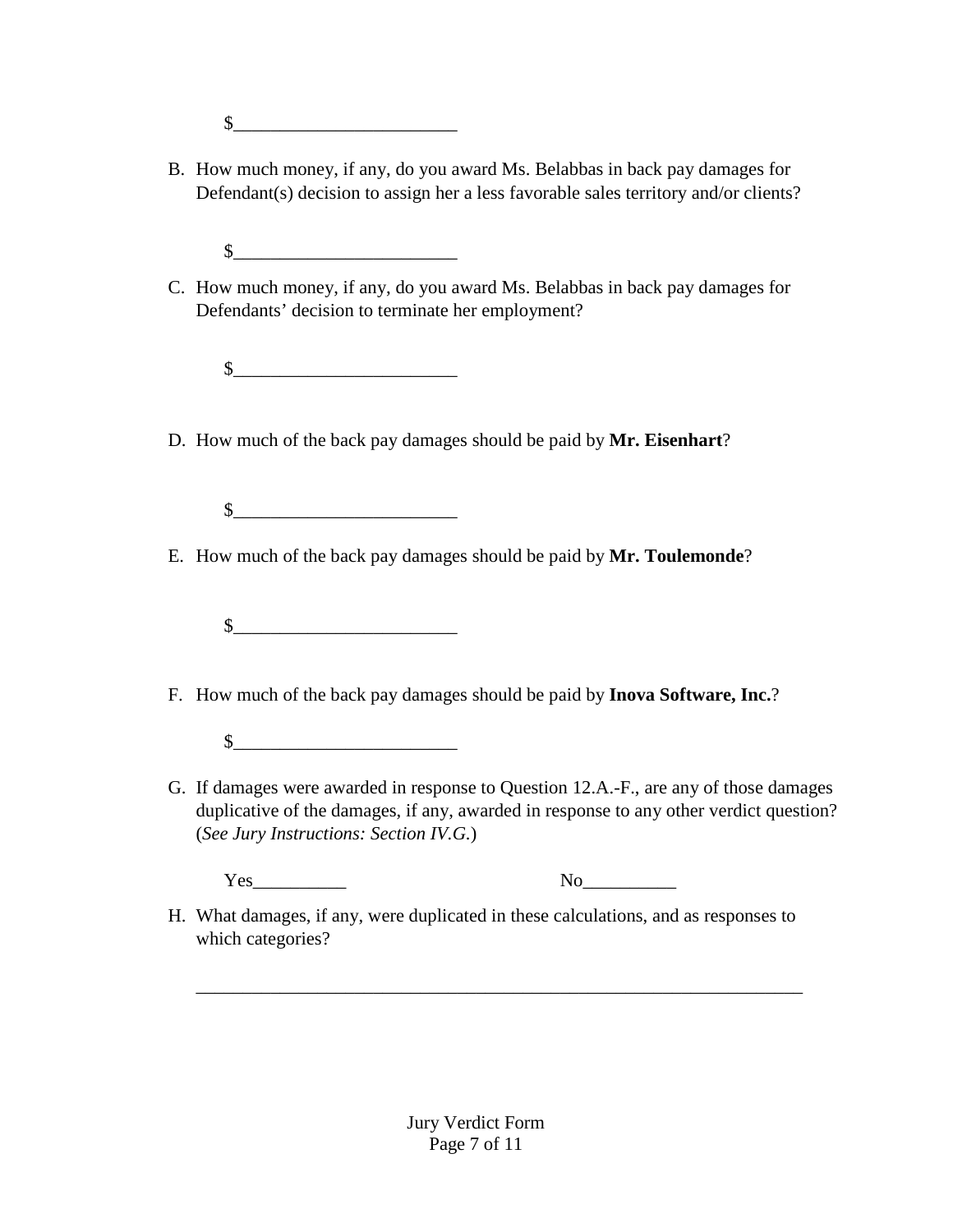**Front Pay:** (*See Jury Instructions: Section IV.C.*)

13. A. How much money, if any, do you award Ms. Belabbas in front pay damages total?

 $\mathbb$ 

- B. How much money, if any, do you award Ms. Belabbas in front pay damages for Defendants' decision to assign her a less favorable sales territory and/or less favorable accounts?
	- $\frac{1}{2}$
- C. How much money, if any, do you award Ms. Belabbas in front pay damages for Defendants' decision to terminate her employment?

 $\mathbb{S}$ 

- D. How much of the front pay damages should be paid by **Mr. Eisenhart**?
	- $\frac{1}{2}$
- E. How much of the front pay damages should be paid by **Mr. Toulemonde**?

 $\frac{1}{2}$ 

- F. How much of the front pay damages should be paid by **Inova Software, Inc.**?
	- $\mathbb{S}$
- G. If damages were awarded in response to Question 13.A.-F., are any of those damages duplicative of the damages, if any, awarded in response to any other verdict question? (*See Jury Instructions: Section IV.G.*)

Yes No

H. What damages, if any, were duplicated in these calculations, and as responses to which categories?

\_\_\_\_\_\_\_\_\_\_\_\_\_\_\_\_\_\_\_\_\_\_\_\_\_\_\_\_\_\_\_\_\_\_\_\_\_\_\_\_\_\_\_\_\_\_\_\_\_\_\_\_\_\_\_\_\_\_\_\_\_\_\_\_\_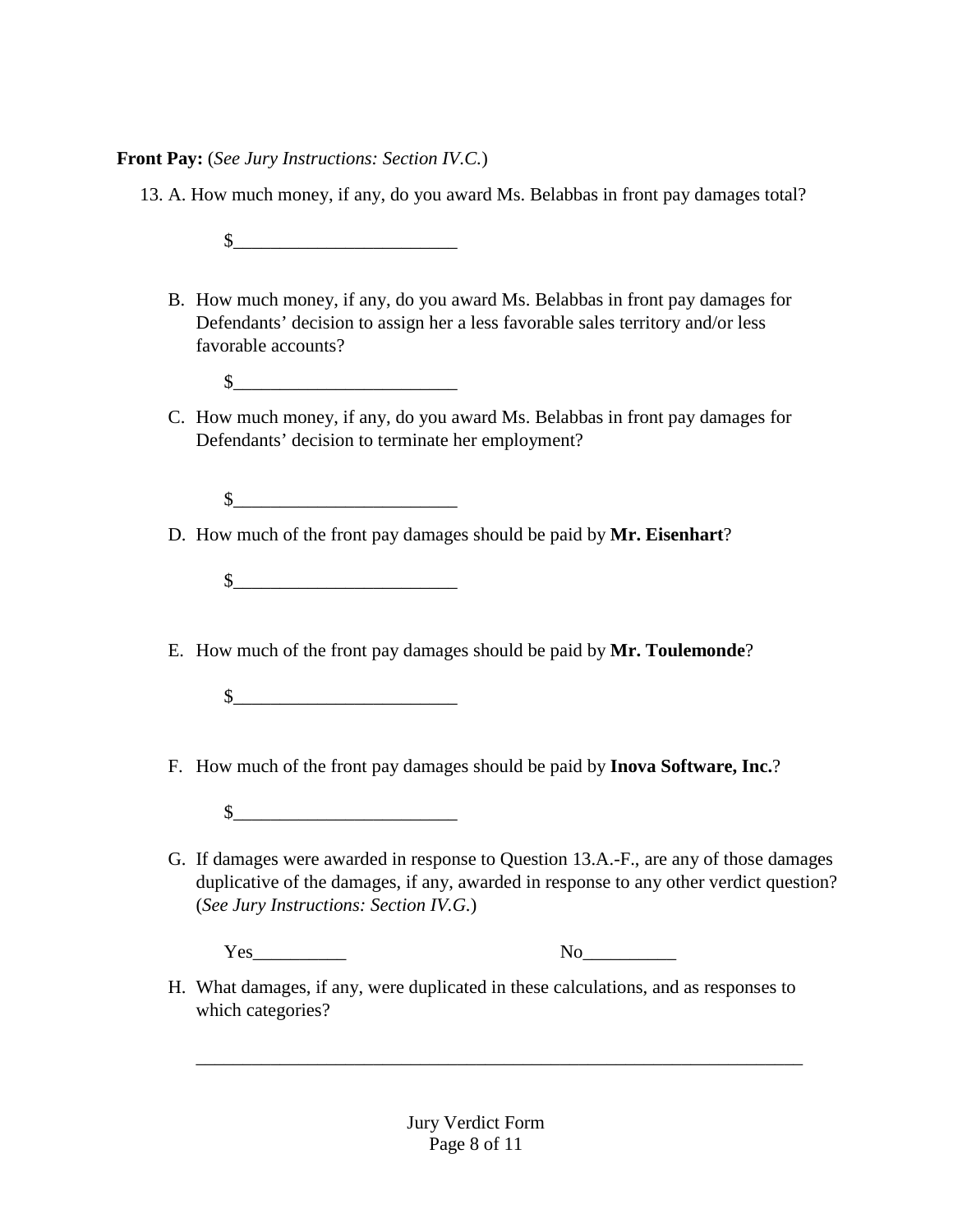#### **B. Mitigation of Damages** (*See Jury Instructions: Section IV.D.*)

14. Do you find that Defendants have proved by a preponderance of the evidence that Ms. Belabbas has failed to mitigate her damages?

Yes\_\_\_\_\_\_\_\_\_\_ No\_\_\_\_\_\_\_\_\_\_

*If you answered "Yes" to Questions 14, please proceed to Question 15 and 16. If you answered "No" to Question 14, please proceed to Question 17.*

15. On what date did Ms. Belabbas begin to fail to mitigate her damages?

Date:

16. How much, if any, should be deducted from your awards of back pay and front pay damages based on Ms. Belabbas' failure to mitigate her damages?

 $\circ$ 

17. Do you find that Defendants have proven by a preponderance of evidence that Ms. Belabbas was able to find suitable alternative employment after the termination of her employment at Inova Software Inc.?

Yes\_\_\_\_\_\_\_\_\_\_ No\_\_\_\_\_\_\_\_\_\_

*If you answered "Yes" to Question 17, please proceed to Question 18. If you answered No to Question 17, please proceed to Compensatory, Punitive, and Nominal Damages, which starts on Question 20.*

18. Indicate the date ranges during which Ms. Belabbas was able to find and maintain suitable employment.

Date Ranges:

19. How much, if any, should be deducted from your awards of back pay and front pay damages based on Ms. Belabbas accepting suitable alternative employment?

 $\frac{1}{2}$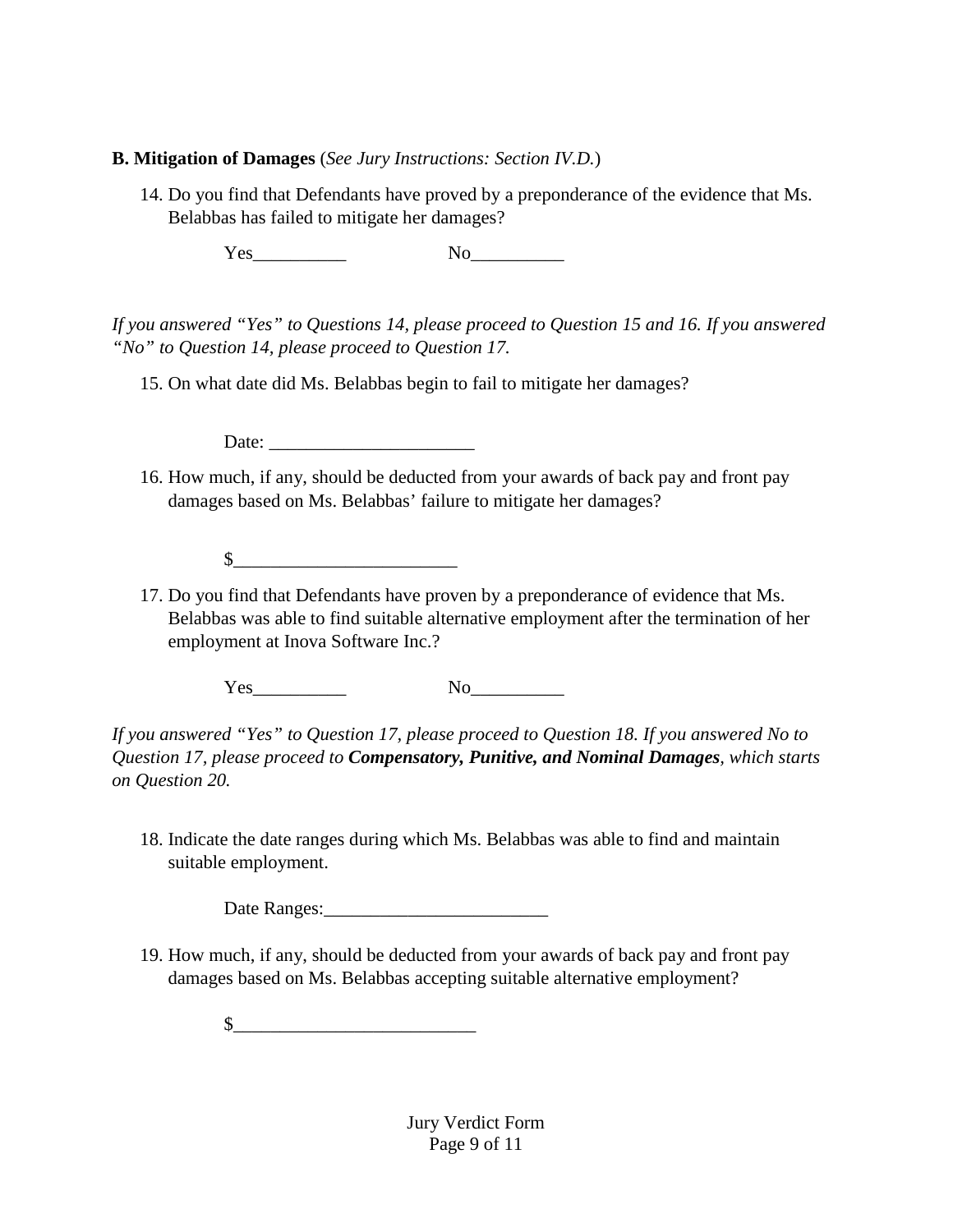# **C. Compensatory, Punitive, and Nominal Damages**

20. A. What dollar amount, if any, do you award total to Ms. Belabbas for any **compensatory damages** as a result of unlawful conduct by the Defendants? (*See Jury Instructions: Section IV.E.*) Remember not to duplicate damages from the above and below categories.

 $\frac{1}{2}$ 

- B. How many dollars of the compensatory damages should be paid by **Mr. Eisenhart**?
	- $\frac{1}{2}$
- C. How many dollars of the compensatory damages should be paid by **Mr. Toulemonde**?

 $\mathbb{S}$ 

D. How many dollars of the compensatory damages should be paid by **Inova Software, Inc.**?

 $\frac{1}{2}$ 

- 21. A. How much, if any, do you award total to Ms. Belabbas for any **punitive damages** as a result of unlawful conduct by Defendants? (*See Jury Instructions: Section IV.I.*) Remember not to duplicate damages from the above categories.
	- $\mathbb{S}$
	- B. How much of the punitive damages should be paid by **Mr. Eisenhart**?

 $\mathbb{S}$ 

C. How much of the punitive damages should be paid by **Mr. Toulemonde**?

- $\circ$
- D. How much of the punitive damages should be paid by **Inova Software, Inc.**?

 $\frac{1}{2}$